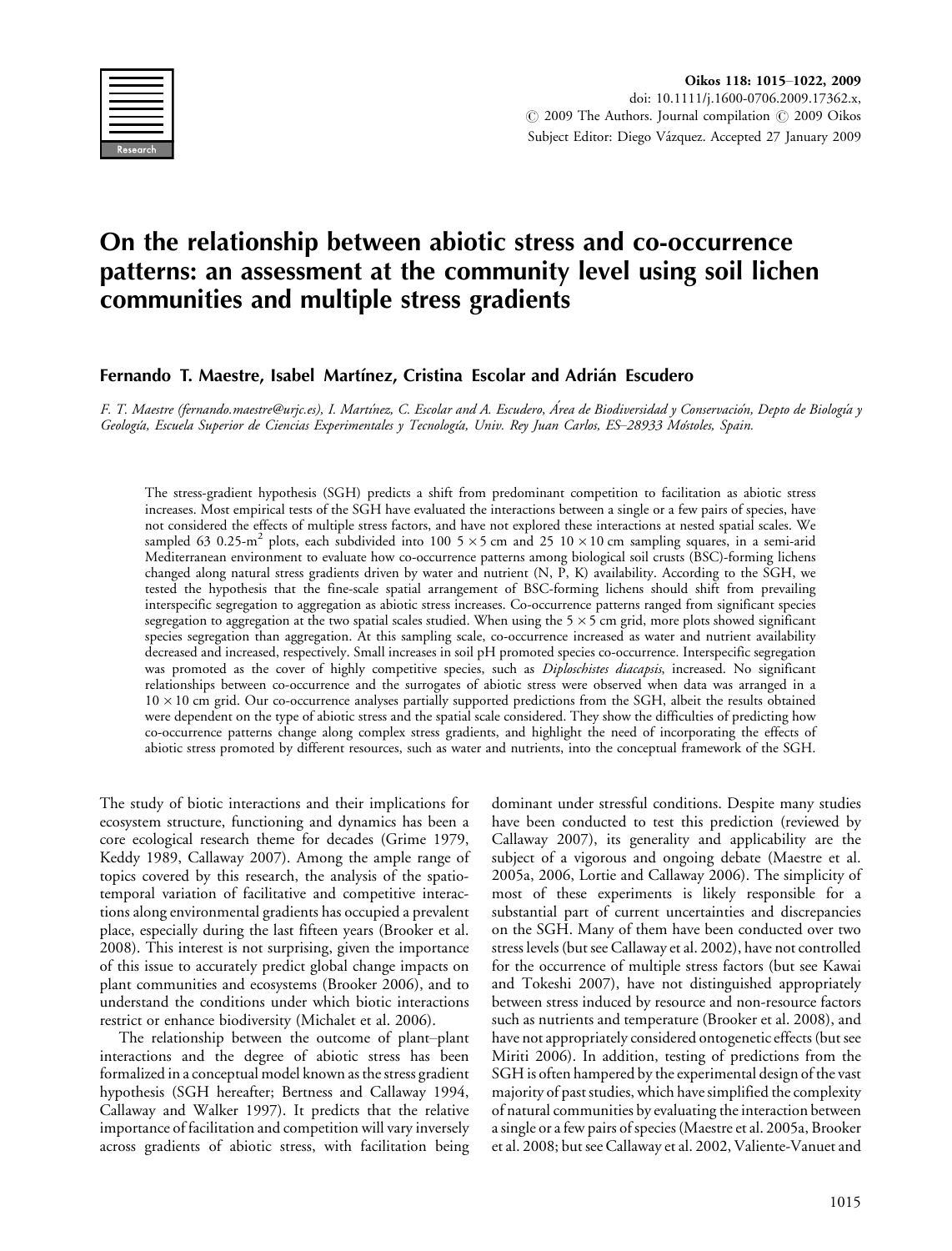Verdú 2008). Because co-occurring species differ in their tolerance to abiotic stress, and this tolerance affects the outcome of biotic interactions (Liancourt et al. 2005), moving beyond the study of particular species pairs is crucial to increase our ability for predicting how these interactions change along abiotic stress gradients, and to accurately determine their relevance as a driver of community composition and structure (Brooker et al. 2008, Valiente-Vanuet and Verdú 2008).

To date, few studies have evaluated how interactions at the community level vary along ample and non-manipulated abiotic stress gradients (i.e. involving more than two levels; Kikvizde et al. 2005, Dullinger et al. 2007). Furthermore, and to our knowledge, none of them have been conducted with organisms other than vascular plants. With the aim to fill this gap, we evaluated the interplay between biotic interactions at the community level and abiotic stress using soil lichen communities forming biological soil crusts (BSC). These communities, which are widespread in arid and semiarid ecosystems throughout the globe, influence ecosystem functioning by affecting soil nutrient cycling, stability, and infiltration, by modulating the establishment and performance of vascular plants, and by serving as habitats for a large number of arthropods and microorganisms (reviewed by Belnap and Lange 2003). BSC-forming lichens are also a good model system to test predictions from the SGH because biotic interactions are though to be important drivers of their structure (Maestre et al. 2008), and because their size and growth form facilitate the study of whole communities. The objectives of this study were twofold: (1) to test the prediction of the SGH that the magnitude of facilitation increases with abiotic stress (Bertness and Callaway 1994), and (2) to evaluate the effects of different stress factors on the outcome of co-occurrence patterns at the community level. To achieve these objectives, we conducted a null model analysis of cooccurrence patterns among BSC-forming lichens (Gotelli 2000), and related them to a complex abiotic stress gradient defined by water and nutrient availability. Recent studies have suggested that increasing competition and facilitation may lead to spatial segregation and aggregation between species, respectively (Purves and Law 2002, Tirado and Pugnaire 2005), and that shifts in net interactions along abiotic stress gradients are linked to shifts in the fine-scale spatial arrangement of species (Kikvidze et al. 2005, Dullinger et al. 2007). Similarly, and albeit the attribution of patterns to processes cannot be made without uncertainty, when potential confounding factors (e.g. differences in habitat suitability or disturbance) are not present, increasing spatial segregation and aggregation between BSC-forming lichens are likely to indicate increasing competition and facilitation, respectively (Maestre et al. 2008).

# Methods

## Study area and sampling

The study was conducted in gypsum outcrops located next to Belmonte del Tajo, Madrid province, in central Spain (40°7'3"N, 3°18'30"W, 686 m a.s.l.; 8° slope; 220° southwest aspect). The climate is Mediterranean semi-arid, with a mean annual temperature and rainfall of  $14^{\circ}$ C and  $452$  mm,

respectively. The studied outcrops are surrounded by a wellpreserved forest of Quercus rotundifolia and Pinus halepensis, but perennial plant cover within them remains below 20% (details in Maestre et al. 2008).

We focused only on lichens because they are the dominant component of BSC in gypsum outcrops of central Spain (Martínez et al. 2006). A total of 68 plots  $(50 \times 50 \text{ cm})$ , spreading over a homogeneous area of 1.3 ha, were placed non-randomly on bare ground areas with well developed soil lichen communities. This non-random placement of plots is commonly followed with these organisms because of their small size and their high within-site spatial variability (Maestre et al. 2005b, Bowker et al. 2006, Martínez et al. 2006). With this survey we aimed to capture the greatest possible contrast in lichen community composition and structure, avoiding changes in the proportion of suitable habitat among the plots that could confound the interpretation of the co-occurrence patterns observed (Dullinger et al. 2007). However, we established a minimum separation distance between plots of 0.7 m to minimize the risk of sampling non-independent areas because of the small-scale spatial structure of the communities studied (Maestre et al. 2005b). Each plot was divided into 100 5  $\times$  5 cm sampling quadrats, and the cover of every lichen species in was registered in all the quadrats (6800 quadrats were sampled in total). This survey took place during the winter of 2005 and the spring of 2006.

## Assessment of biotic interactions in soil lichen communities through co-occurrence patterns

For each plot, the data were organized as a presence absence matrix, where each row and column represents a different species and sampling quadrat, respectively. With these data we conducted a null model analysis of cooccurrence patterns (Gotelli 2000). Co-occurrence analyses were run for two different spatial grain sizes: 5  $\times$  5 cm (the original sampling scale; 5G hereafter) and  $10 \times 10$  cm (10G hereafter). Data for the latter resolution were derived by aggregating every four neighboring  $5 \times 5$  cm cells, i.e. producing  $25 \quad 10 \times 10$  cm non-overlapping sampling squares per  $50 \times 50$  cm plot.

We estimated co-occurrence in each of the 68 sampled plots (matrices) with the C-score index. It is calculated for each pair of species as (R<sub>i</sub>–S)(R<sub>j</sub>–S), where R<sub>i</sub> and R<sub>j</sub> are the matrix row totals for species i and j, and S is the number of squares in which both species occur; this score is then averaged over all possible pairs of species in the matrix (Gotelli 2000). If a community is structured by competitive or facilitative interactions, the C-score should be significantly larger or smaller than expected by chance, respectively. We selected the C-score among different available indices because it is robust to the presence of noise in the data and has good statistical properties (reviewed by Gotelli 2000).

The indices obtained from each matrix were compared with those derived from 10 000 randomly assembled matrices (null matrices). Their statistical significance was calculated as the frequency of simulated matrices that had indices that were equal to or more extreme to them. The null matrices were generated using a fixed rows-equiprobable columns null model (Gotelli 2000). It retains species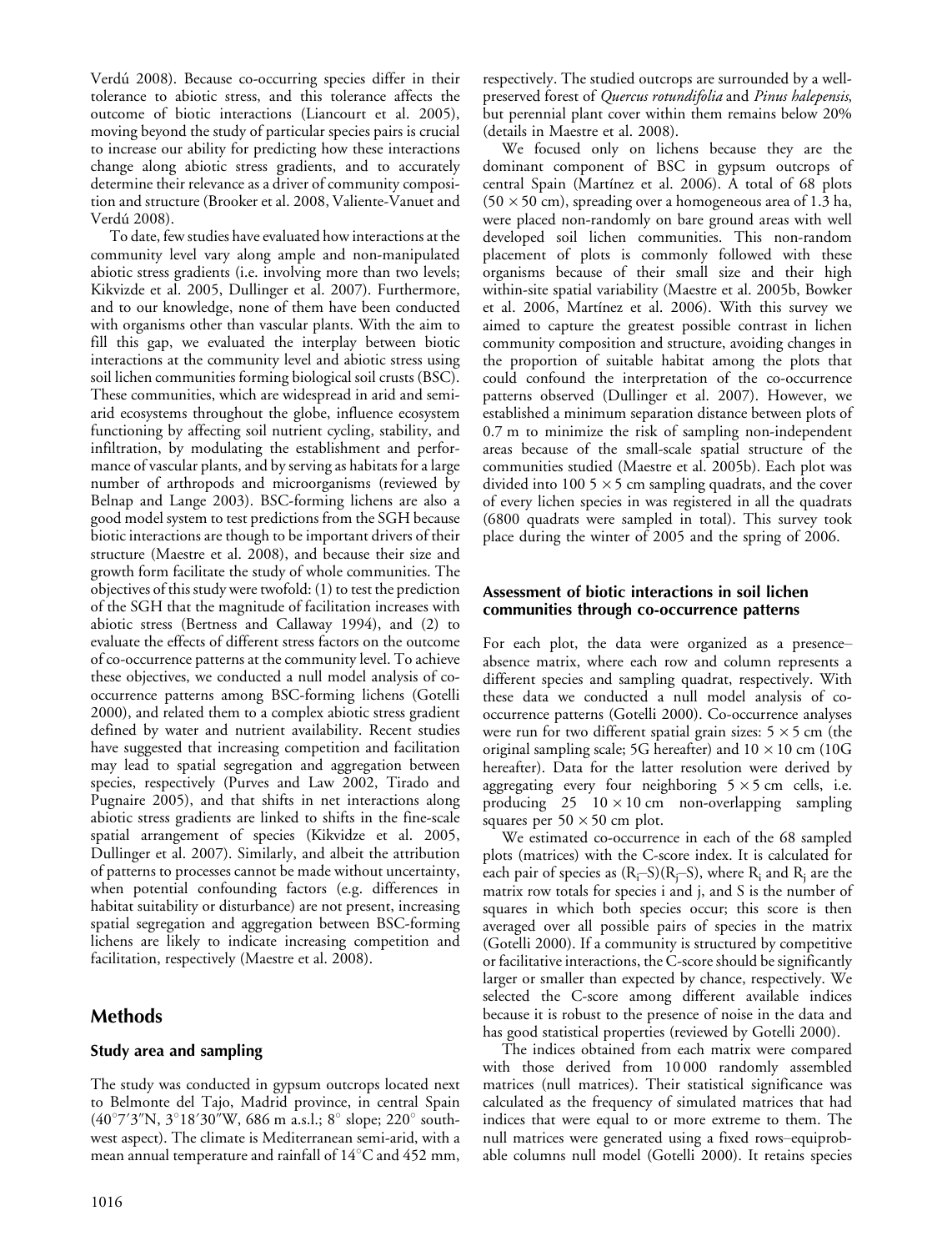frequencies in the random matrices (i.e. rare species remain rare, and common species remain common), but allows any number of species (from zero to the total number of species encountered) in each sample unit. The use of this null model has been recommended for standardized samples collected in homogenous habitats (Gotelli 2000). It has also good statistical properties (low type I error and good power to detect nonrandomness; Gotelli and Entsminger 2003), and two features that make it suitable for the objective of this study (Gotelli 2000): (1) it maintains the observed species occurrence frequencies, a conceptually satisfying assumption corresponding to a colonization model in which species colonize a given plot randomly with respect to one another, and (2) the species occurrences are random with respect to one another, which gives an appropriate null model for detecting patterns caused by species interactions. Null matrices were created with a sequential swap algorithm by repeatedly swapping randomly selected submatrices of the form 01/10 (see Gotelli and Entsminger 2006 for details). Extensive simulation analyses have shown that this algorithm is statistically well behaved (Gotelli and Entsminger 2003).

Because the values of the C-score are dependent on the number of species and the number of co-occurrences within each plot, and to make the results of different plots comparable, we obtained a standardized effect size (SES) for each plot. It was calculated as  $(I_{obs} - I_{sim})/S_{sim}$ , where  $I_{obs}$ is the observed value of the C-score, and  $I_{sim}$  and  $S_{sim}$  are the mean and standard deviation, respectively, of this index obtained from the 10 000 null communities (Gotelli and Entsminger 2006). Values of SES higher and lower than 0 indicate prevailing spatial segregation and aggregation among the species within a community, respectively.

### Assessment of abiotic stress

Despite stress is a key concept in the ecological literature, its definition, application and measurement are still under debate (Körner 2003, Lortie et al. 2004). We define abiotic stress as any external condition that reduces the growth, survival and/or fecundity of the target individual/s (Grime 1979). According to this view, it has been suggested that abiotic stress is best measured using either the productivity of the community (Lortie and Callaway 2006) or the performance (e.g. survival, growth) of individuals of particular species without neighbors (Kawai and Tokeshi 2007). However, estimating abiotic stress in this way is difficult, if not impossible, when studying soil lichens because of their physiology and inherently low growth rate (Belnap and Lange 2003). Therefore, we used the total cover of each plot as an integrative indicator of abiotic stress at the community level (Dullinger et al. 2007). As BSCforming lichens grow mostly in two dimensions, and none of the sampled plots had a cover higher than 70% (Table 1), total cover is likely to be well correlated with total biomass and productivity in the communities studied (Bowker et al. 2008). In addition to this integrative estimator, which includes the effects of both resource and non-resource stress factors, we evaluated stress promoted by both soil water and nutrient availability, as they are the main resources limiting

Table 1. Summary statistics of the lichen communities and of the surrogates of abiotic stress evaluated.  $n=63$  in all cases.

| Variable                                                                                        | $Mean + SE$      | Range          |
|-------------------------------------------------------------------------------------------------|------------------|----------------|
| Species density (number of<br>species $2500 \text{ cm}^{-2}$ )                                  | $10.36 + 0.44$   | $3 - 17$       |
| Standardized effect size,<br>$5 \times 5$ cm grid (unitless)                                    | $0.33 + 0.22$    | $-5.38 - 3.01$ |
| Standardized effect size,<br>$10 \times 10$ cm grid (unitless)                                  | $-0.65 + 0.21$   | $-5.06 - 2.67$ |
| Total lichen cover (%)                                                                          | $26.61 \pm 2.01$ | $5.3 - 66.7$   |
| Soil surface roughness<br>(unitless)                                                            | $0.26 + 0.09$    | $0.14 - 0.44$  |
| Total soil N (mg $g^{-1}$ soil)<br>Total soil P (mg $g^{-1}$ soil)<br>Soil K (mg $g^{-1}$ soil) | $0.71 + 0.03$    | $0.33 - 1.47$  |
|                                                                                                 | $0.10 + 0.004$   | $0.04 - 0.19$  |
|                                                                                                 | $0.02 + 0.001$   | $0.01 - 0.04$  |
| Soil pH (unitless)                                                                              | $7.16 + 0.02$    | $6.58 - 7.49$  |

performance of BSC-forming lichens in semi-arid areas (Bowker et al. 2006, Lange et al. 2006).

We used soil surface roughness as a surrogate of soil water availability, rather than direct measurements of this variable, because of logistic difficulties associated to measuring relevant sources of water for soil lichens (mostly dew and soil moisture at the first cm of the soil profile; Belnap and Lange 2003, Kidron et al. 2002). It has been shown that soil surface roughness is directly related to infiltration, surface runoff and soil water availability in arid and semi-arid environments (Solé-Benet et al. 1997, Kidron 2007), and that this variable is a key driver of the performance and growth soil lichens in these areas (Davidson et al. 2002, Bowker et al. 2006). We estimated soil surface roughness using a dimensionless profile index (PI) obtained with the roller chain method (Jester and Klik 2005). PI was obtained as [(measured profile length/ projected length $)-1$ ]. The PI value of each plot was obtained as the average of the PI obtained from five transects, separated 10 cm each and parallel to the maximum slope. A small chain (size of each link: 5 mm) was used to account for small-scale differences in surface roughness. An independent calibration proved that soil surface roughness measured with this index was negatively related to soil moisture at the  $0-2$  cm depth after spring rainfalls at the study site (Supplementary material Appendix 1). Therefore, we assumed that high values of surface roughness were associated to high abiotic stress promoted by low water availability.

We measured soil K, N and P as surrogates of nutrient availability. Soil K has previously been related to the abundance of BSC-forming lichens in gypsum soils (Martínez et al. 2006), and both N and P are limiting elements for these organisms in semi-arid environments (Belnap and Lange 2003, Bowker et al. 2006). In addition, we also measured soil pH, which controls the availability of macro- and micronutrients and has been related to the abundance of BSC-forming lichens in semi-arid environments (Bowker et al. 2006). Soil sampling was conducted in all plots in late September 2006, when the soil was dry after a pronounced summer drought. Five plots were excavated by rabbits between the vegetation and soil surveys, and thus were discarded for subsequent analyses. Twelve randomlyplaced 19.63 cm<sup>2</sup> circular soil cores (5 cm ø  $\times$ 1 cm depth) were sampled in each plot, bulked and homogenized in the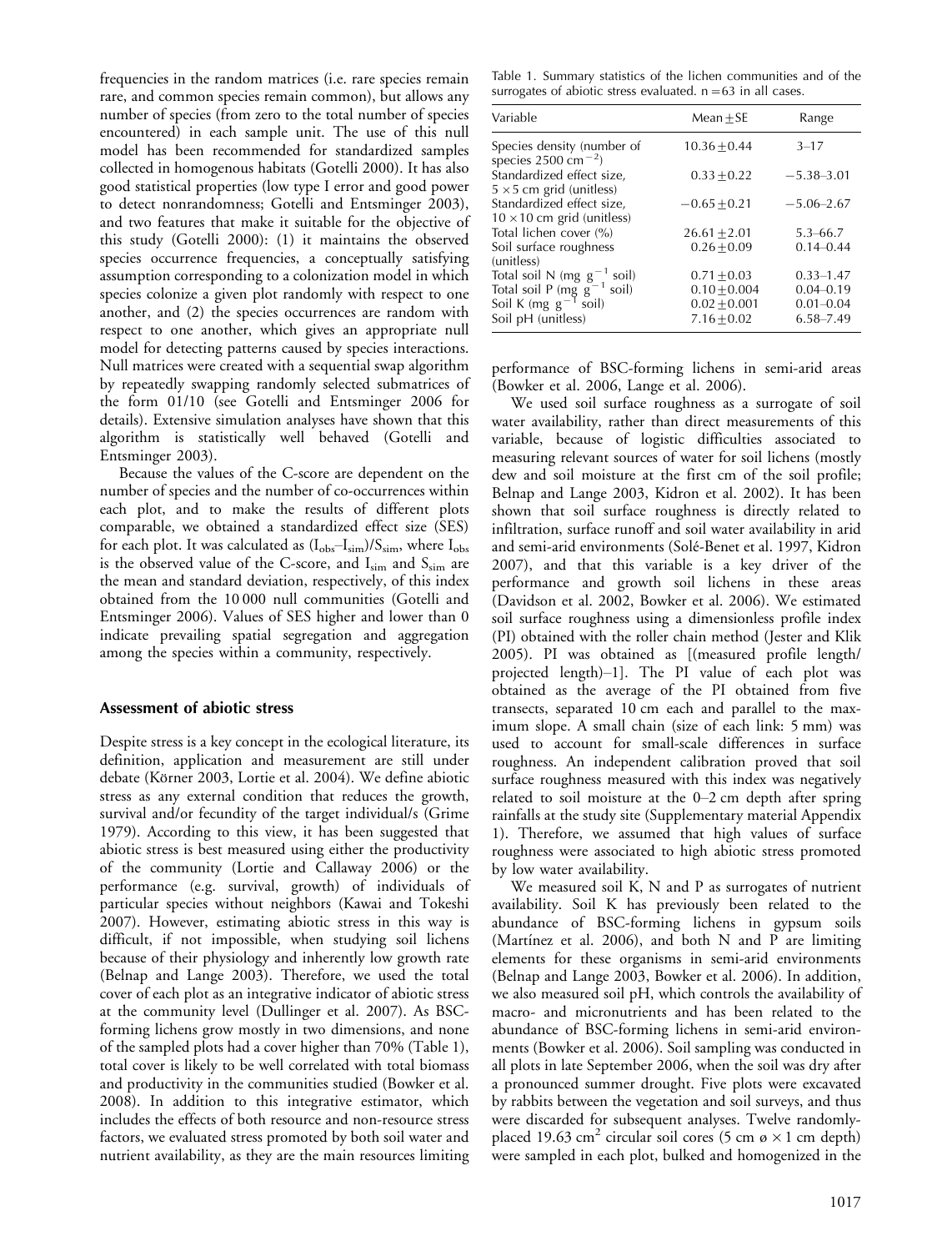field. Prior to sampling, the lichens were carefully removed with a knife to avoid measuring those nutrients incorporated in or adherent to them. Samples were air-dried for a month in the laboratory. Total soil N and P were obtained using a SKALAR  $San + +$  Analyzer after digestion in sulphuric acid; soil K was obtained using the same analyzer, but using water as the extracting agent. Nitrogen, P and K values were highly correlated among them  $(r > 0.630,$  $p < 0.001$  in all cases,  $n = 63$ ). Therefore, we used in subsequent analyses the first axis of a principal component analysis conducted with these variables. This axis had an eigenvalue of 2.49, and explained 83% of the variance of N, P and K, which were strongly and positively correlated with it (r > 0.840, p < 0.001 in all cases, n = 63).

#### Statistical analyses

If co-occurrence patterns vary along abiotic stress gradients as predicted by the SGH, the fine-scale spatial arrangement of BSC-forming lichens should shift from prevailing interspecific segregation to aggregation as abiotic stress increases (Kikvidze et al. 2005, Dullinger et al. 2007). Therefore, we should find a positive relationship between the SES obtained at each plot (dependent variable) and the soil variables (independent variables), and a negative relationship between the SES values and microtopography (because its negative relationship to soil moisture, Supplementary material Appendix 1). We evaluated these relationships by using structural equation modelling (SEM). Details of this statistical approach can be found elsewhere (Shipley 2002, Iriondo et al. 2003), and only a concise description will be given here. In brief, a SEM analysis comprises three main steps: (1) model specification; (2) parameter estimation; and (3) model testing. Step (1) involves postulating a working model, which represents a hypothesis about essential causal mechanisms among a set of variables, as a path diagram. In this diagram, arrows indicate putative causal relationships among the variables. The model used in this study predicts that the different surrogates of abiotic stress measured determine co-occurrence patterns in BSCforming lichen communities (Fig. 1). The relative effect of a variable upon another, indicated by an arrow (or path) in the path diagram, is evaluated through standardized path coefficients, which are equivalent to standardized partial regression coefficients. Step (2) estimates these coefficients by optimally adjusting the observed variance-covariance matrix to the path diagram. As recommended for our sample size  $(n=63)$ , the maximum likelihood method was used to estimate the standardized path coefficients in our model (see Shipley 2002 for details on this estimation). The significance of these coefficients was assessed using multivariate Wald-tests. Step (3) tests statistically whether the initial hypothesis fits the data. This is accomplished with a goodness-of-fit test that compares the covariance in the observed data with that expected if the working model is true. The test statistic is asymptotically distributed as a  $\chi^2$ . Since the working null hypothesis is the exact opposite of that normally used in standard tests, a non-significant value indicates that the pattern of covariance predicted by the hypothesis is not distinguishable from that observed (Iriondo et al. 2003). In addition, the Bentler and Bonett's normed-fit



Figure 1. Hypothetical structural model showing the postulated relationships between the standardized effect sizes (SES) and the different surrogates of abiotic stress evaluated.  $PI = soil$  surface roughness,  $5G =$ data obtained from the  $5 \times 5$  cm grain size,  $10G =$ data obtained from the  $10 \times 10$  cm grain size.

index (NFI) and the goodness of fit index (GFI) were also used here as measures of the goodness of fit of the working model (Iriondo et al. 2003). These indexes range between 0 and 1, with values above 0.9 suggesting a good fit of the model to the data. Variance inflation factors were in all cases well below 10, suggesting the absence of collinearity (Iriondo et al. 2003). SEM analyses were performed with the CALIS procedure of SAS (SAS Inst.). Prior to these analyses, total cover was arcsine-transformed to achieve the normality in its distribution.

## Results

Our survey captured a wide range in the abiotic conditions in the study area, and in the species density and co-occurrence patterns of the lichen communities studied (Table 1). These patterns did not differ from randomness in most of the plots, regardless of the spatial scale considered (Fig. 2). More plots showed species segregation (i.e. observed C-scores significantly larger than the average of simulated C-scores) than aggregation (i.e. observed C-scores significantly smaller than



Figure 2. Number of plots where observed C-scores were significantly larger, smaller, or not significantly different from the average C-score of the randomized data. Differences were considered significant if observed values fell within the upper or lower 2.5% tails of the distribution of the 10 000 simulated Cscores.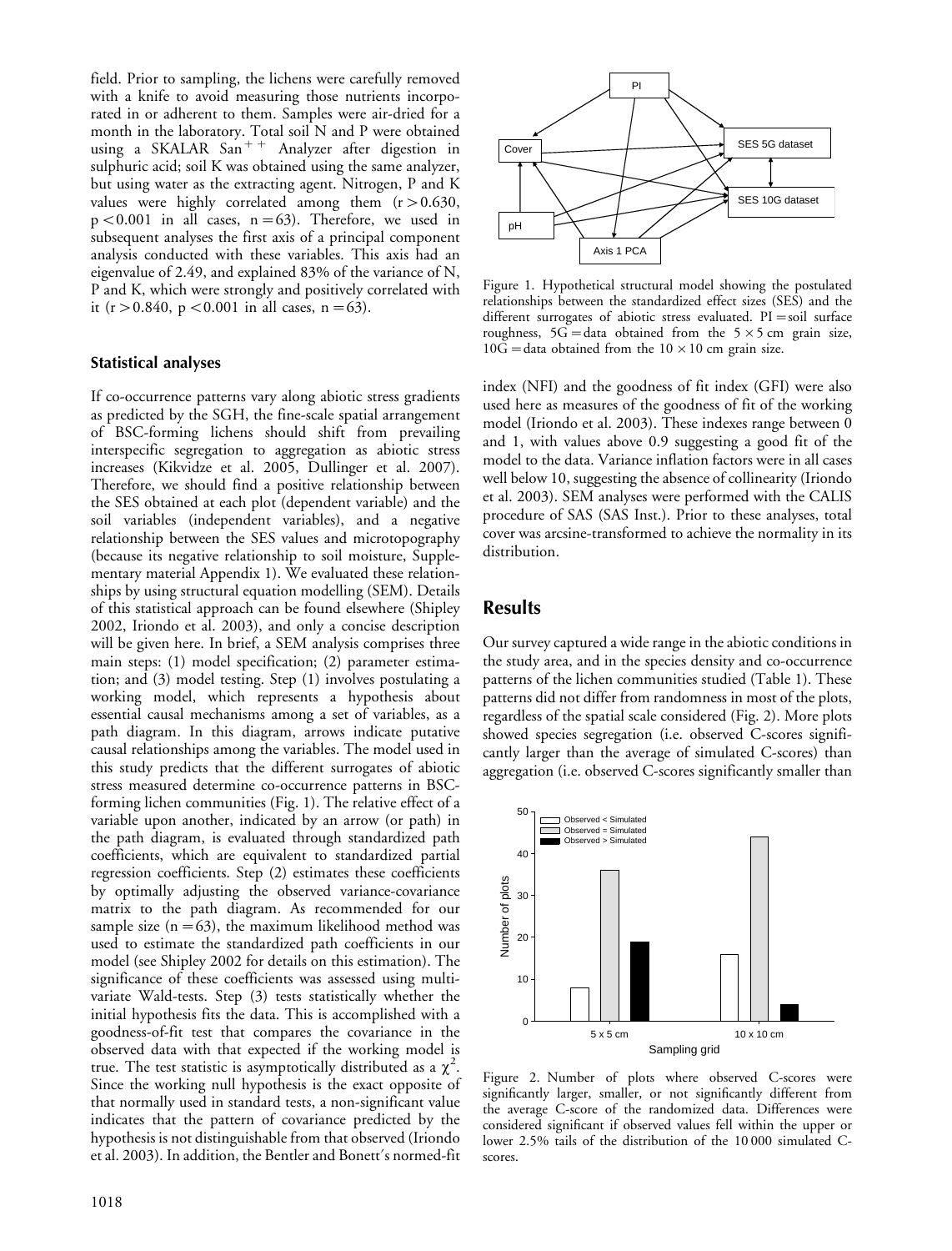

Figure 3. Results of structural equation modelling. Only significant paths are shown. The breadth of the arrow is proportional to the standardized path coefficient, which is indicated by the corresponding number. Rest of legend as in Fig. 1.

the average of simulated C-scores) when using the 5G dataset. The opposite pattern was found for the 10G dataset.

The hypothetical structural model created was satisfactorily fitted to our data, as suggested by a non-significant  $\chi^2$ value (7.53,  $DF = 1$ ,  $p = 0.061$ ) and by NFI and GFI values of 0.93 and 0.96, respectively. Microtopography, the first axis of the PCA conducted with N, P and K (PCA1) and soil pH were all negatively related to the SES values obtained with the 5G dataset (Fig. 3). None of these relationships were observed with the 10G dataset. Soil pH and PCA1 were negatively and positively related to total lichen cover, respectively, which was not related to the SES values at any of the spatial scales studied.

## **Discussion**

#### Biotic interactions among BSC-forming lichens

More than 12% of the sampled plots (8 and 16 out of 63 when using the 5G and 10G dataset, respectively) showed higher co-occurrence than expected by chance, suggesting the presence of positive inter-specific relationships between BSC-forming lichens. These interactions can occur through mechanisms such as increased nutrient availability close to N-fixing species like Collema sp. (Belnap 2002), and increased water availability in the surrounding of those species capturing dew (Kidron et al. 2002) or promoting moisture retention (Verrechia et al. 1995). They can also be found when the mycobiont of particular lichen species can use the photobionts of other species to form a new thallus (Ott et al. 1995). On the other hand, negative interactions can arise through mechanisms such as allelopathy (Souza-Egipsy et al. 2002), genuine competitive displacement (Armstrong and Welch 2007), or physical interferences of some lichens acting as barriers to the propagules of other species (Cantón et al. 2004).

Our observational approach and measurements cannot provide fully mechanistic explanations for the results observed, but some insights can be gained by correlating the abundance of particular species on the results of cooccurrence analyses. The SES values showed a positive correlation with *Diploschistes diacapsis*, the most abundant species in the study area (significant and marginally significant when using the 10G and 5G databases, respectively; Supplementary material Appendix 2), suggesting that interspecific segregation was promoted as the cover of this species increased. Diploschistes contains lecanoric and diploschistesic acids (Nimis and Martellos 2004), secondary substances that could have allelopathic effects (Whiton and Lawrey 1984, Souza-Egipsy et al. 2002). In this direction, Diploschistes has been found to inhibit the emergence and early performance of annual plants (Escudero et al. 2007). This species can also negatively affect others by reducing soil moisture, as it forms compact mats that seal the soil surface (Cantón et al. 2004), and its wide and thick lobes are characteristic of highly competitive species (Armstrong and Welch 2007). On the other hand, the SES values showed negative correlations with the abundance of species like Placidium squamulosum and Toninia albilabra, suggesting that increases in the cover of these species promoted species aggregation. Interestingly, none of these species have secondary substances that could act as allelochemicals (Nimis and Martellos 2004). These patterns could also be explained by mycobiont-photobiont interactions; the mycobiont of Fulgensia sp. can successfully parasitize that of T. sedifolia, Squamarina cartilaginea and Psora decipiens to take over their photobionts and form a new thallus (Schaper and Ott 2003). If the mycobionts of other species can use those of Placidicum scuamulosum or T. albilabra, increases in their cover are likely to promote species co-occurrence.

#### Variations in co-occurrence patterns and the stress-gradient hypothesis

Total cover, which we assumed to be an integrative measure of all the abiotic factors limiting lichen growth, was not related to co-occurrence patterns at any of the two spatial scales studied. These results contrast with those of Dullinger et al. (2007) and Kikvidze et al. (2005), who found a positive relationship between co-occurrence patterns and vascular plant cover and biomass, respectively, in alpine plant communities. The lack of relationships found in this study suggest that, contrarily as hypothesized for vascular plants (Grime 1979, Michalet et al. 2006), productivity/ overall biomass may not be a suitable surrogate of abiotic stress for BSC-forming lichens, at least at the spatial scales studied here. Alternatively, it is also possible that changes in net interactions along cover gradients are not important enough to translate in recognizable changes in co-occurrence patterns.

Species co-occurrence augmented as soil pH increased when using the 5G database, as indicated by the negative relationship between this variable and the SES values (Fig. 3). These results agree with those of Bowker et al. (2006), who found a positive relationship between soil pH and the abundance of moss- and lichen-dominated BSC at spatial scales similar to those used in this study. The observed variation in species co-occurrence in response to increases in soil pH was most likely driven by the effects of this variable on the abundance of those species apparently driving the SES values observed (e.g. Diploschistes diacapsis; Supplementary material Appendix 3).

Along the water availability gradient, higher co-occurrence than expected by chance was found under high stress conditions (with the 5G database). This pattern resembles that observed by Armstrong (1991, 2002), who found the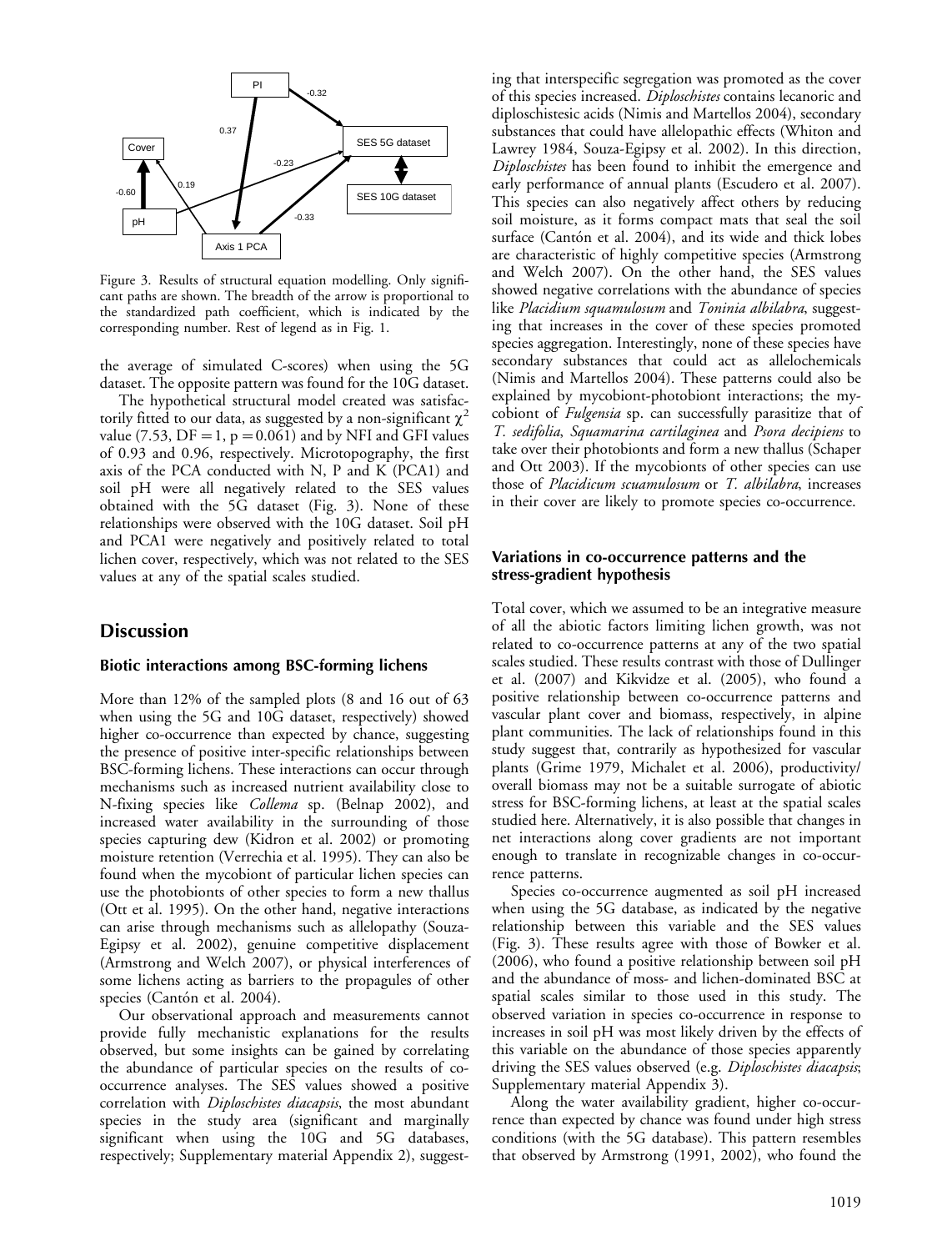intensity of competition within a saxicolous lichen community to be greater in north-facing than in south-facing rocks, the former characterized by higher water availability. Contrarily, co-occurrence among BSC-forming lichens was increased as nutrient availability augmented. According to these results, studies focusing on how nutrient additions affect the competitive interactions among saxicolous lichens have found that under conditions of high nutrient availability competition becomes more symmetrical, allowing species co-existence (Armstrong 2000, Welch 2002; but see Lawrey 1981, Vagts and Kinder 1999). Experimental studies have also found that the effect of particularly strong competitors is reduced in diverse lichen communities, allowing weaker competitors to coexist (Armstrong 1991, Armstrong and Welch 2007).

It could be argued that the observed co-occurrence patterns were promoted by between-plot changes in nonmeasured habitat attributes that could influence BSC development, such as micronutrients (Davidson et al. 2002, Bowker et al. 2006). Because the small size of our plots and sampling cells  $(5 \times 5 \text{ cm} \text{ cells})$ , we expect such potential bias to be not relevant. Furthermore, the avoiding of unsuitable sites for BSC-forming lichens through the non-random placement of the plots, the location of nine of the 17 species found in more than 70% of the sampled plots, and the frequency of species like Diploschistes diacapsis, observed in all the sampled plots (Supplementary material Appendix 2), indicate that differences between plots in non-sampled habitat attributes alone are unlikely to be driving the results obtained. Albeit our study was conducted in a single year, we expect its results to be representative of what is happening in mature BSC communities. Without disturbances, these communities are very stable, and hardly change at the short to mid term because the slow growth rate of the constituting species, and the low amount of resources characterizing their habitat (Belnap 2003, Eldridge et al. 2006, Lázaro et al. 2008).

In short, our co-occurrence analyses partially supported predictions from the SGH, albeit the results were dependent on the estimator of abiotic stress and the spatial scale employed. As in this study, Dullinger et al. (2007) found that co-occurrence patterns among alpine plants weakly followed predictions of the SGH, with the detectability of the trends observed depending on the surrogate of stress and the spatial scale employed. The SGH predicts that positive interactions should be 'particularly common' or increase in 'frequency' under stressful conditions (Bertness and Callaway 1994), but co-occurring species do not respond equally to stress promoted by a given resource (see Lange and Green 2006 and Lange et al. 1997 for examples with lichens), in the same manner that stress created by resources such as water has different effects on the outcome of biotic interactions than that created by non-resources such as temperature (Maestre et al. 2009). Our results call attention to this limitation of the SGH when predicting how cooccurrence patterns change along complex environmental severity gradients. Current uncertainties and discrepancies on the SGH are driven by issues such as the variety of

approaches used when examining biotic interactions, the scale at which processes are examined, and the type of abiotic stress gradient used (Brooker et al. 2008). Indeed, new refinements of the SGH are considering how different types of stress gradients (created by resources vs nonresources) may affect shifts between competition and facilitation between pairs of species (Maestre et al. 2009). Our results suggest that such developments should go further to include the effect of stress promoted by different resources on the outcome of biotic interactions at the community level. They also open the window for incorporating positive interactions into the study of soil lichen ecology, as they are likely more widespread than have been reported in the past.

Acknowledgements - We thank the owners of La Encomienda Mayor de Castilla estate for allowing us to work on their property, Nicholas J. Gotelli for insightful discussions on the use of null model analyses, and Matthew A. Bowker for revising the English of the manuscript. María D. Puche, Mónica García, Marta Carpio, Esther Polaina, Andrea Castillo and Santiago Soliveres helped during the field and laboratory work. FTM was supported by a Ramón y Cajal contract co-funded by the Spanish Ministerio de Ciencia e Innovación (MCINN) and the European Social Fund. CE was supported by a Studentship from the British Ecological Society (231/1975). This research was funded by an Early Career Project Grant from the British Ecological Society (ECPG 231/607). Additional support were provided by the Comunidad de Madrid projects GR/AMB/0932/ 2004 and REMEDINAL (S-0505/AMB/0335), by the MCINN project CGL2006-09431 and by the Fundación BBVA project INTERCAMBIO (BIOCON06/105).

# References

- Armstrong, R. A. 1991. Competitive interactions between four foliose lichens on north and south facing rock surfaces. - Environ. Exp. Bot. 31: 51-58.
- Armstrong, R. A. 2000. Competitive interactions between four foliose lichen species with and without nutrient enrichment. – Symbiosis 28: 323–335.
- Armstrong, R. A. 2002. The effect of rock surface aspect on growth, size structure and competition in the lichen Rhizocarpon geographicum. - Environ. Exp. Bot. 48: 187-194.
- Armstrong, R. A. and Welch, A. R. 2007. Competition in lichen communities.  $-$  Symbiosis 43: 1–12.
- Belnap, J. 2002. Nitrogen fixation in biological soil crusts from southeast Utah, USA. - Biol. Fertil. Soils 35: 128-135.
- Belnap, J. 2003. The world at your feet: desert biological soil crusts. - Front. Ecol. Environ. 1: 181-189.
- Belnap, J. and Lange, O. L. 2003. Biological soil crusts: structure, function and Management. – Springer.
- Bertness, M. and Callaway, R. M. 1994. Positive interactions in  $communties. - Trends Ecol. Evol. 9: 191–193.$
- Bowker, M. A. et al. 2006. Correlates of biological soil crust abundance across a continuum of spatial scales: support for a hierarchical conceptual model.  $-$  J. Appl. Ecol. 43: 152–163.
- Bowker, M. A. et al. 2008. Short-term monitoring of aridland lichen cover and biomass using photography and fatty acids. - J. Arid Environ. 72: 869-878.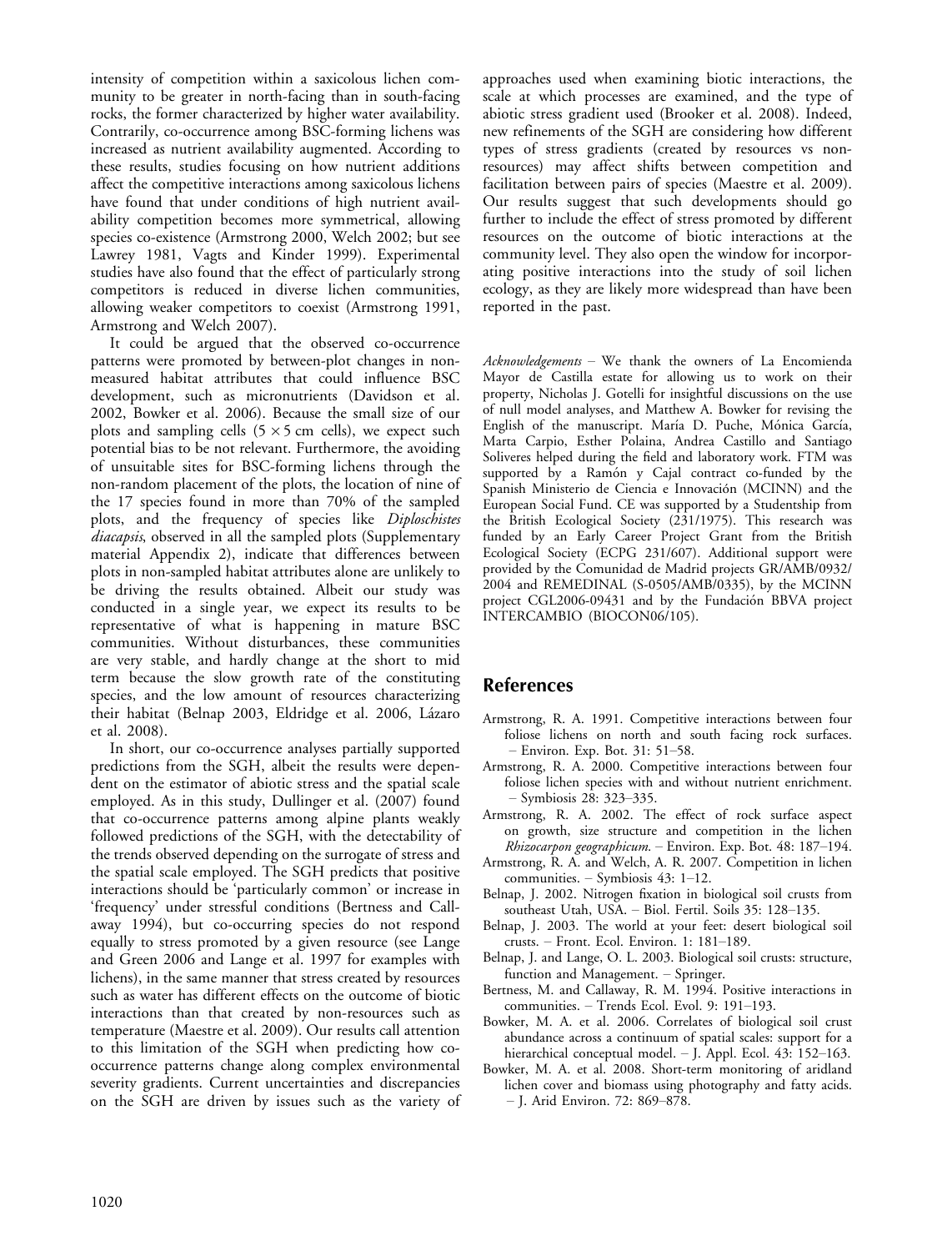- Brooker, R. W. 2006. Plant-plant interactions and environmental change.  $-$  New Phytol. 171: 271–289.
- Brooker, R. W. et al. 2008. Facilitation in plant communities: the past, the present and the future.  $-$  J. Ecol. 96: 18-34.
- Callaway, R. M. 2007. Positive interactions and interdependence in plant communities.  $-$  Springer.
- Callaway, R. M. and Walker, L. R. 1997. Competition and facilitation: a synthetic approach to interactions in plant communities. - Ecology 78: 1958-1965.
- Callaway, R. M. et al. 2002. Positive interactions among alpine plants increase with stress.  $-$  Nature 417: 844-888.
- Cantón, Y. et al. 2004. Temporal and spatial patterns of soil moisture in semiarid badlands of SE Spain.  $-$  J. Hidrol. 285: 199214.
- Davidson, D. W. et al. 2002. Treatment effects on performance of N-fixing lichens in disturbed soil crusts of the Colorado Plateau. - Ecol. Appl. 12: 1391-1405.
- Dullinger, S. et al. 2007. Weak and variable relationships between environmental severity and small-scale co-occurrence in alpine plant communities. - J. Ecol. 95: 1284-1295.
- Eldridge, D. J. et al. 2006. Diversity and abundance of biological soil crust taxa in relation to fine and coarse-scale disturbances in a grassy eucalypt woodland in eastern Australia. Plant Soil 281: 255-268.
- Escudero, A. et al. 2007. Soil lichens have species-specific effects on the seedling emergence of three gypsophile plant species. - J. Arid Environ 70: 18-28.
- Gotelli, N. J. 2000. Null model analysis of species co-occurrence patterns. - Ecology 81: 2606-2621.
- Gotelli, N. J. and Entsminger, G. L. 2003. Swap algorithms in null model analysis. - Ecology 84: 532-535.
- Gotelli, N. J. and Entsminger, G. L. 2006. EcoSim: null models software for ecology (ver. 7.). Acquired Intelligence Inc. and Kesey-Bear, <<http://garyentsminger.com/ecosim.htm>>.

Grime, J. P. 1979. Plant strategies and vegetation processes. Wiley.

- Iriondo, J. M. et al. 2003. Structural equation modelling: an alternative for assessing causal relationships in threatened plant populations.  $-$  Biol. Conserv. 113: 367-378.
- Jester, W. and Klik, A. 2005. Soil surface roughness measurementmethods, applicability, and surface representation. Catena 64: 174-192.
- Kawai, T. and Tokeshi, M. 2007. Testing the facilitationcompetition paradigm under the stress-gradient hypothesis: decoupling multiple stress factors. – Proc. R. Soc. Lond. B 274: 2503-2508.

Keddy, P. A. 1989. Competition. Chapman and Hall.

- Kidron, G. J. 2007. Millimeter-scale microrelief affecting runoff yield over microbiotic crust in the Negev Desert. - Catena 70: 266273.
- Kidron, G. J. et al. 2002. The role of dew as a moisture source for sand microbiotic crusts in the Negev Desert, Israel.  $-$  J. Arid Environ.52: 517-533.
- Kikvidze, Z. et al. 2005. Linking patterns and processes in alpine plant communities: a global study.  $-$  Ecology 86: 1395-1400.
- Körner, Ch. 2003. Limitation and stress-always or never?  $-$  J. Veg. Sci. 14: 141-143.
- Lange, O. L. and Green, T. G. A. 2006. Nocturnal respiration of lichens in their natural habitat is not affected by preceding diurnal net photosynthesis. - Oecologia 148: 396-404.
- Lange, O. L. et al. 1997. Photosynthesis of green algal soil crust lichens from arid lands in southern Utah, USA: role of water content on light and temperature response of  $CO<sub>2</sub>$  exchange. – Flora 192: 1–15.
- Lange, O. L. et al. 2006. Water relations and  $CO<sub>2</sub>$  exchange of the terrestrial lichen Teloschistes capensis in the Namib fog desert:

measurements during two seasons in the field and under controlled conditions. - Flora 201: 268-280.

- Lawrey, J. D. 1981. Evidence for competitive release in simplified saxicolous lichen communities. - Am. J. Bot. 68: 1066-1073.
- Lázaro, R. et al. 2008. The influence of competition between lichen colonization and erosion on the evolution of soil surfaces in the Tabernas badlands (SE Spain) and its landscape effects. - Geomorphology 102: 252-266.
- Liancourt, P. et al. 2005. Stress tolerance and competitiveresponse ability determine the outcome of biotic interactions. - Ecology 86: 1611–1618.
- Lortie, C. J. and Callaway, R. M. 2006. Re-analysis of metaanalysis: support for the stress-gradient hypothesis.  $-$  J. Ecol.  $94: 7-16.$
- Lortie, C. J. et al. 2004. The value of stress and limitation in an imperfect world: a reply to Korner.  $-$  J. Veg. Sci. 15: 577–580.
- Maestre, F. T. et al. 2005a. Is the change of plant-plant interactions with abiotic stress predictable? A meta-analysis of field results in arid environments.  $-$  J. Ecol. 93: 748–757.
- Maestre, F. T. et al. 2005b. Does spatial pattern matter to ecosystem functioning? Insights from biological soil crusts. - Funct. Ecol. 19: 566–573.
- Maestre, F. T. et al. 2006. The stress-gradient hypothesis does not fit all relationships between plant-plant interactions and abiotic stress: further insights from arid environments.  $-$  J. Ecol. 94: 17-22.
- Maestre, F. T. et al. 2008. Are soil lichen communities structured by biotic interactions? A null model analysis. - J. Veg. Sci. 19: 261-266.
- Maestre, F. T. et al. 2009. Refining the stress-gradient hypothesis for competition and facilitation in plant communities. - J. Ecol. 97: 199-205.
- Martínez, I. et al. 2006. Small-scale patterns of abundance of mosses and lichens forming biological soil crusts in two semiarid gypsum environments.  $-$  Aust. J. Bot. 54: 339-348.
- Michalet, R. et al. 2006. Do biotic interactions shape both sides of the humped-back model of species richness in plant communities? - Ecol. Lett. 9: 767-773.
- Miriti, M. N. 2006. Ontogenetic shift from facilitation to competition in a desert shrub.  $-$  J. Ecol. 94: 973–979.
- Nimis, P. L. and Martellos, S. 2004. Keys to the lichens of Italy I. Terricolous species. Edizioni Goliardiche.
- Ott, S. et al. 1995. Development, regeneration, and parasitic interactions between the lichens Fulgensia bracteata and Toninia caeruleonigricans.  $-$  Can. J. Bot. 73: 595-602.
- Purves, D. W. and Law, R. 2002. Fine-scale spatial structure in a grassland community: quantifying the plant's-eye view. – J. Ecol. 90: 121–129.
- Schaper, T. and Ott, S. 2003. Photobiont selectivity and interspecific interactions in lichen communities. I. Culture experiments with the mycobiont Fulgensia bracteata. - Plant Biol. 5: 441-450.
- Shipley, B. 2002. Cause and correlation in biology: a user's guide to path analysis, structural equations and causal inference. Cambridge Univ. Press.
- Solé-Benet, A. et al. 1997. Influences of micro-relief patterns and plant cover on runoff related processes in badlands from Tabernas (SE Spain). - Catena 31: 23-38.
- Souza-Egipsy, V. et al. 2002. Chemical and ultrastructural features of the lichen-volcanic/sedimentary rock interface in a semiarid region (Almería, Spain). – Lichenologist 34: 155–167.
- Tirado, R. and Pugnaire, I. 2005. Community structure and positive interactions in constraining environments. Oikos 111: 437-444.